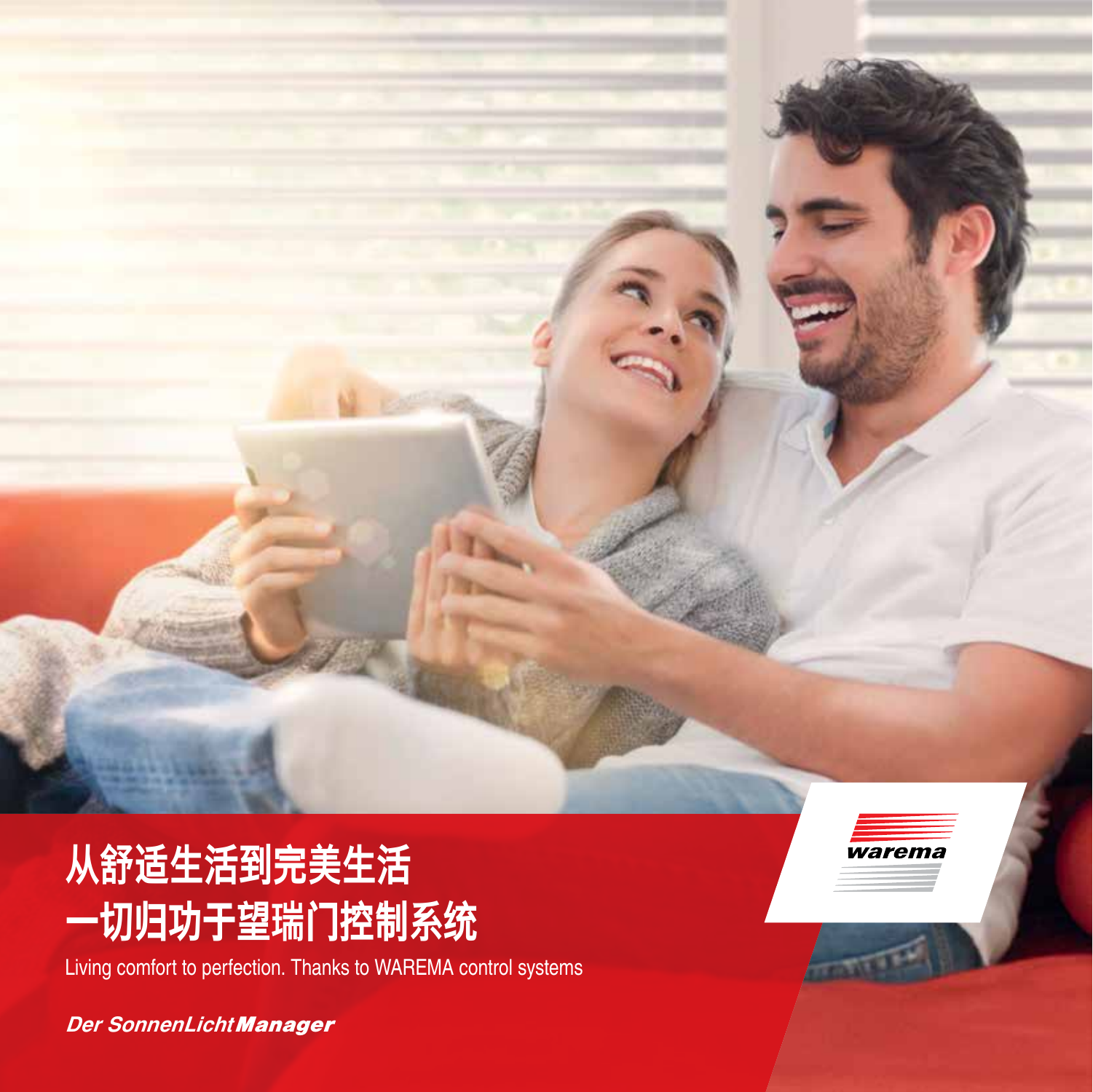我们无法控制太阳,但是我们能够管理光线。 SunLight Management by WAREMA Because the sun cannot be controlled.

2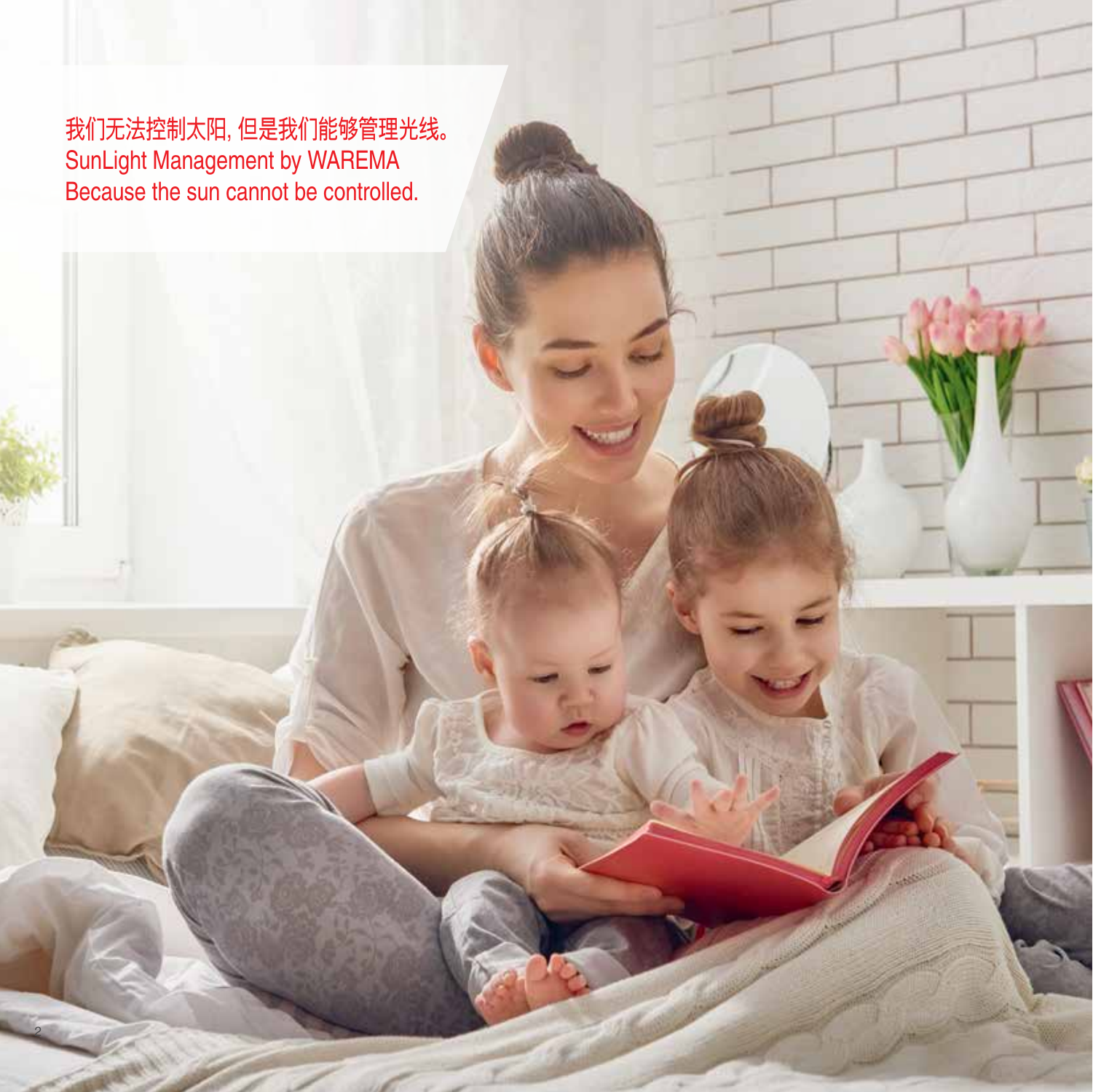

### 更舒适 不受一天中的时间、太阳的位置和天气状况变化的影响,随时享受完美舒适的气候。 More comfort

Always enjoy the perfect feel-good climate with individual automation based on the time of day, position of the sun and weather conditions.

### 更安全 自动阳光跟踪和气象站确保了产品不受恶劣天气的影响和损坏。 More security

Thanks to sophisticated presence simulation and the avoidance of storm damage due to wind monitoring.

# 更高效 根据环境的变化自动控制照明和遮阳。这样可以节省支出。

#### Greater efficiency

Lighting and sun shading control themselves depending on environmental influences. This saves you a lot of money.



# 更大的使用乐趣 通过一个简单直观的手机程序就可以实现对遮阳、照明、家用电器等的控制。

# Greater pleasure of use

With just one intuitive app for sun shading, lighting, household appliances and much more.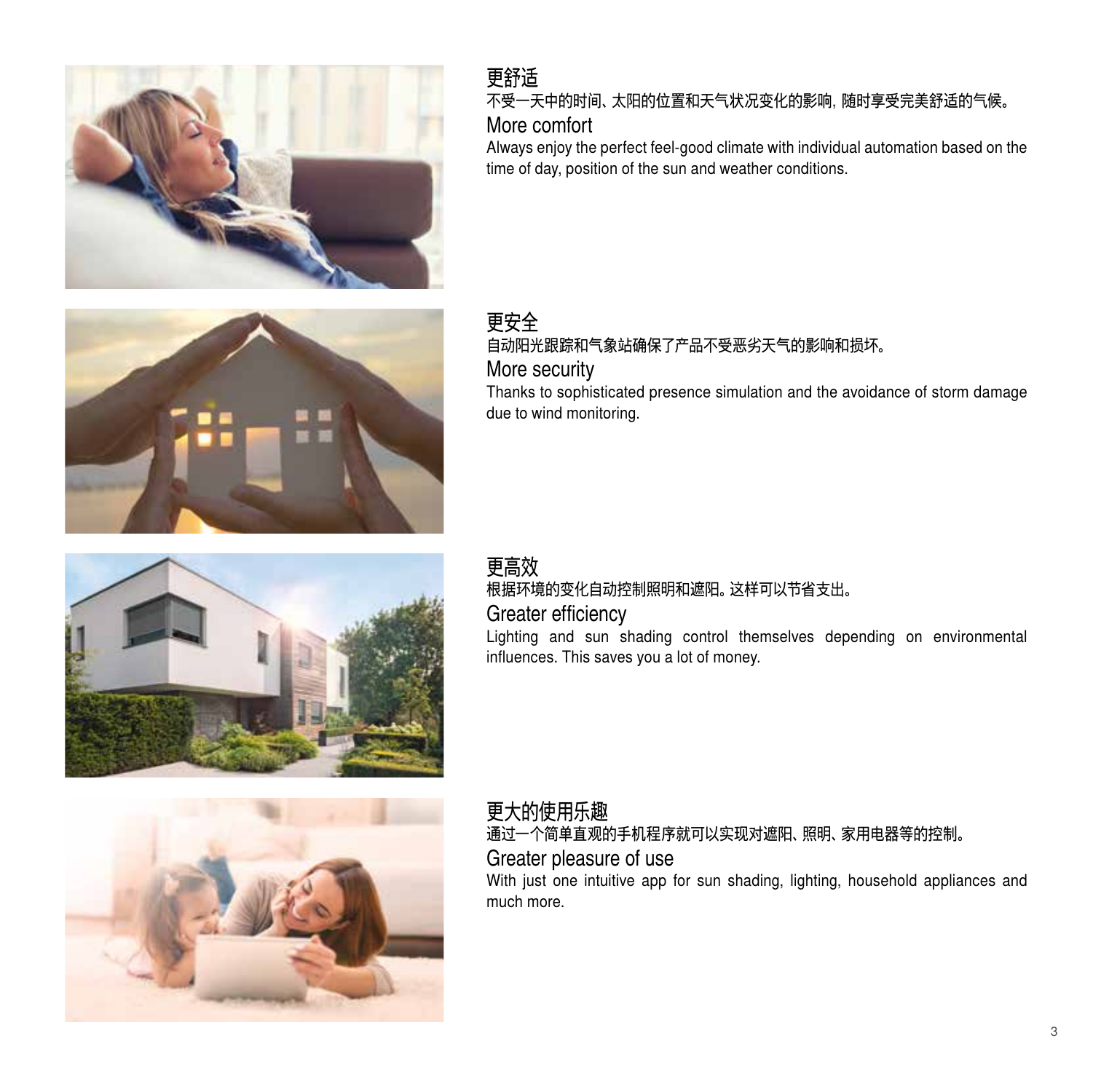# 时刻享受舒适的室内气候 Enjoy a pleasant indoor climate all the time

4

不论是家庭电影之夜的惬意氛围,还是阳光充足客厅内的休闲时光,又或者是夜晚的昏暗氛围,您都可以在家中随时营造您想要的光线氛围。使 用望瑞门的智能控制系统如何?望瑞门所有的控制系统都易于使用-很多控制系统仅仅借助于一部智能手机—而且这些控制系统与我们的遮 阳系统完美匹配。这意味着我们的智能控制系统不仅能保证最大程度的生活舒适度,而且可以降低能耗。如果您外出或度假,自动控制模式和 有效的场景模拟可以确保您的房屋得到很好的保护。没有比这更巧妙的了。 Whether a cosy atmosphere for a home cinema evening, relaxing time in a very sunny living room during the day or dim-out for the night: create your desired lighting ambience in your home at any time. How? With intelligent WAREMA control systems. All WAREMA control systems are easy to use – many with a smartphone – and are perfectly matched to our sun shading systems. This means that they not only guarantee maximum living comfort, but also reduce your energy consumption. And if you're out and about or on holiday, the control mode and effective occupy simulation ensure that your home is well protected. It doesn't get any smarter than that.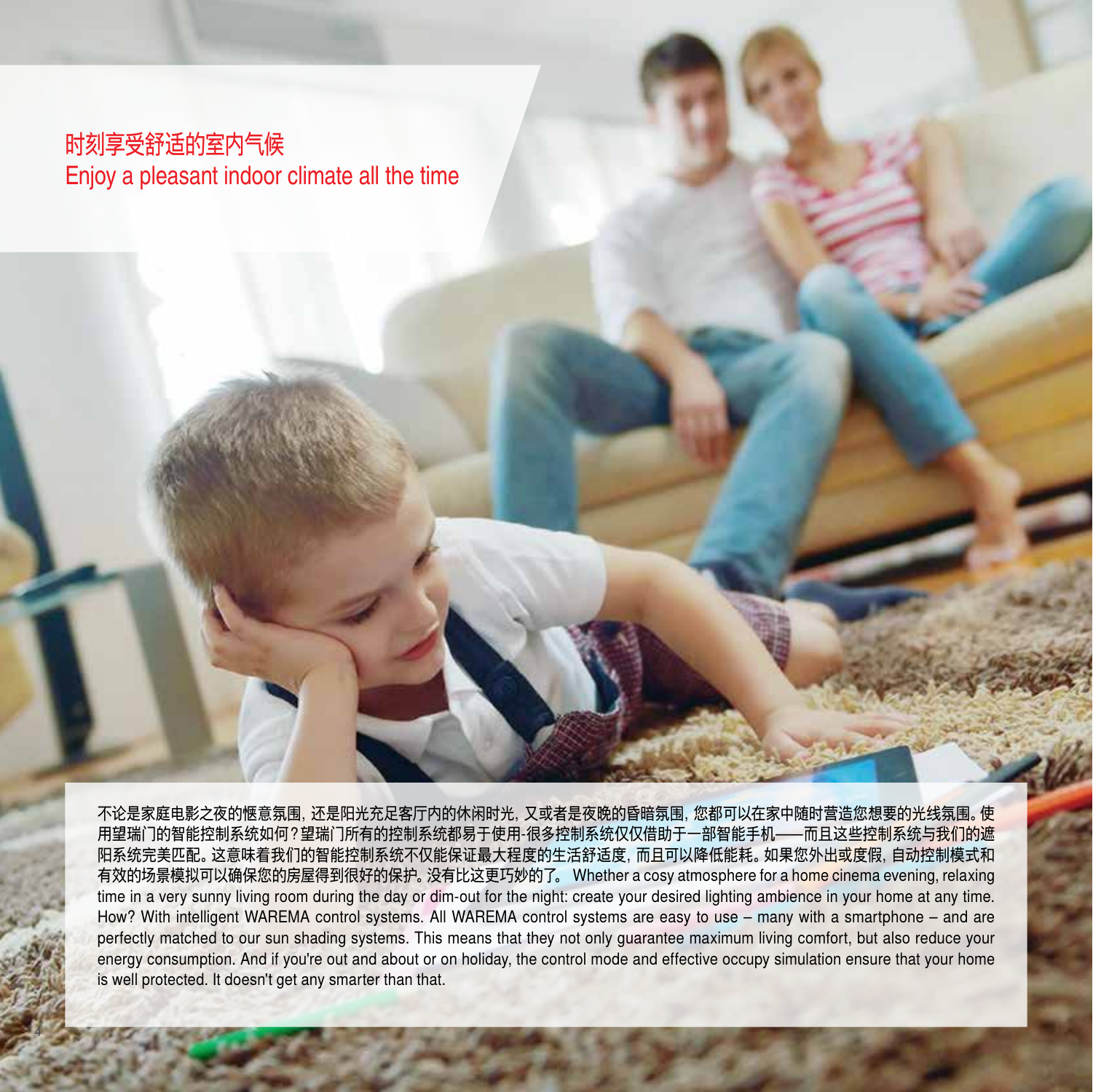灵活且方便的遮阳系统控制: 望瑞门WMS无线控制系统 Flexible and easy control of the sun shading system: WMS – WAREMA Mobile System

创造完美的室内气候从而营造舒适的氛围,根据一天的时间和天 气的变化。该系统提供了所有的可能性,从中央控制到手持遥控器 和电源插座,由于所需的安装工作量少,因此特别适合改建项目。 一起走进智能家居! Create your perfect indoor climate and comfortable atmosphere to reflect the time of day and weather. From the central control unit through to the hand-held transmitter and power socket, the system provides all possibilities – and thanks to the minimum of installation work needed it is particularly suitable for renovation projects. Step into a smart home!

# WMS联网控制 WMS WebControl

使用智能手机或者其它智能设备轻松操控 您的遮阳产品。Operate your sun shading system easily using a smartphone or other smart device.

#### 露台遮阳篷 Patio awnings 当然您也可以为您的WAREMA无线控制系

统找到合适的遮阳篷。 You can, of course, also find the right awning for your WAREMA Mobile System.

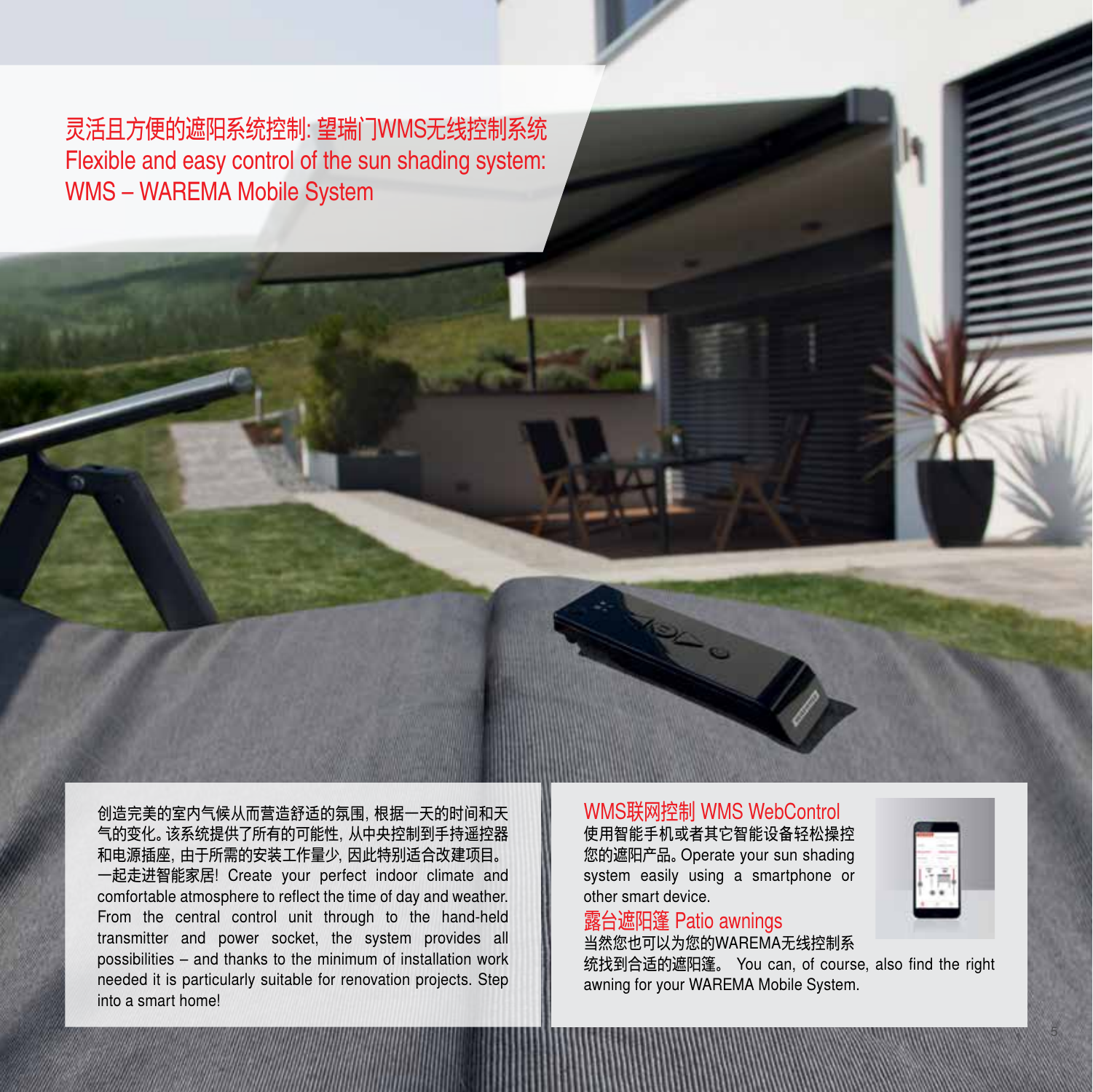获得设计大奖的智能技术:望瑞门Wisotronic控制系统 Intelligent technology meets award-winning design: WAREMA Wisotronic





#### 望瑞门Wisotronic的外观设计也令人印象深刻:该设计获得了iF产 品设计奖。控制系统可以快速运行,并可根据需要单独扩展——例 如使用手持无线遥控器。

The WAREMA Wisotronic is so impressive in terms of appearance: the design received the iF Product Design Award. The control system can be put into operation quickly and can be individually expanded as required – with a hand-held radio transmitter for example.

# 多方位气象站 Weather station multisense

气象站可与Wisotronic完美配合,可测量亮 度,黄昏/黎明,风速,降水和室外温度。 The weather station, which is ideally suited for Wisotronic and measures brightness, dusk/dawn, wind speed, precipitation and outside temperature.

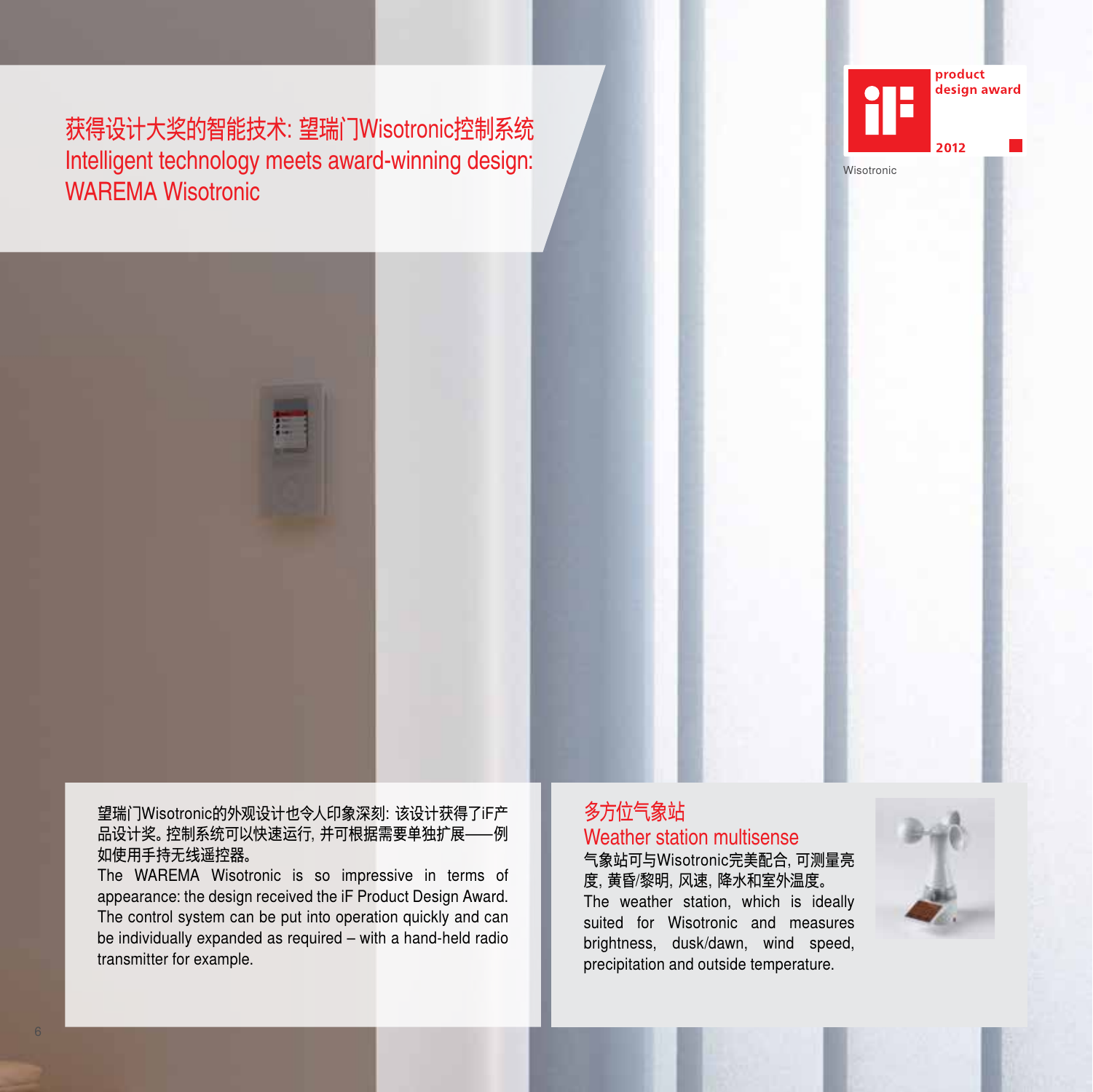望瑞门Climatronic® 3.0控制系统 Control unit for demanding requirements: WAREMA Climatronic® 3.0



#### 选择你最喜欢的状态,使用可编程的场景—非常简单。控制户 外百叶帘的一个亮点是根据太阳位置的叶片自动跟踪。这确保了 最佳的日照量—而你不需要做任何事情。

Choose your favourite climate using programmable scenarios – it couldn't be any simpler. A highlight of the control of external venetian blinds is the automatic slat tracking based on the sun's position. This ensures there is always an optimal amount of daylight – without you having to do anything.

## 户外百叶帘 External venetian blinds

随时随地利用一些日光。与望瑞门控制系统相结合,我们的户外百 叶帘始终确保完美的光线氛围—同时达到最大限度的节能。 Catch some daylight whenever you like. In combination with a WAREMA control system, our external venetian blinds always ensure perfect mood lighting – with maximum energy efficiency at the same time.

7